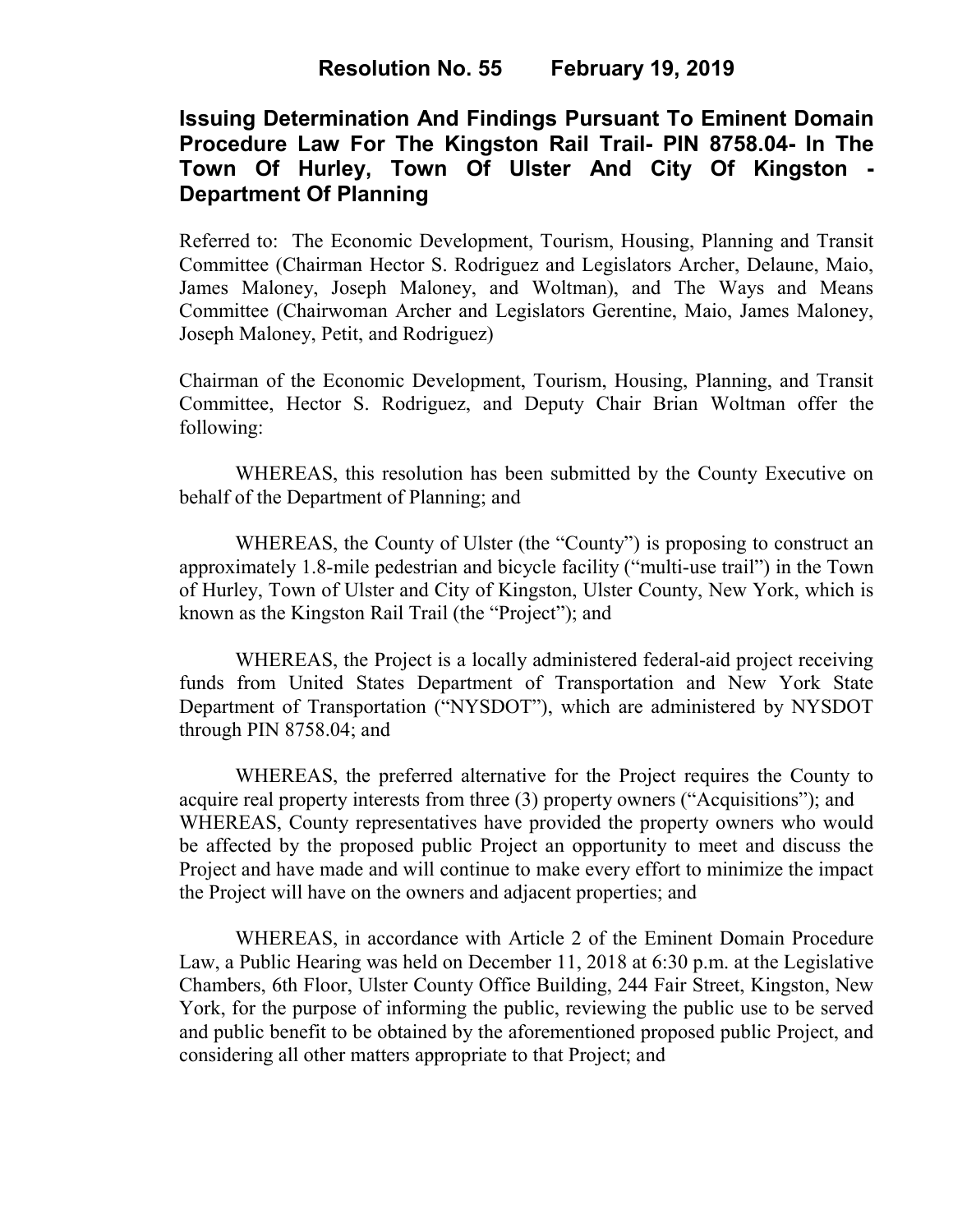#### **- Page 2 -**

# **Resolution No. 55 February 19, 2019**

# **Issuing Determination And Findings Pursuant To Eminent Domain Procedure Law For The Kingston Rail Trail- PIN 8758.04- In The Town Of Hurley, Town Of Ulster And City Of Kingston - Department Of Planning**

WHEREAS, during the oral presentation phase of the Public Hearing, all matters required by the Eminent Domain Procedure Law and appropriate to such public hearing were identified and explained to persons then in attendance, and such persons in attendance were given an opportunity to speak and comment on the proposed public Project and to examine documents presented; and

WHEREAS, in addition to the public and written comments submitted at the Public Hearing, the County allowed submission of additional comments if received by the close of business on December 31, 2018, and several additional comments were received and added to the Public Hearing documentation record; and

WHEREAS, the minutes of such Public Hearing were transcribed and made available, together with the exhibits and other documents, for inspection and examination by the public; now, therefore, be it

RESOLVED, that the Ulster County Legislature issues the following Determination and Findings ("D&F") with respect to the proposed Kingston Rail Trail Project (PIN 8758,04), Town of Hurley, Town of Ulster, and City of Kingston, New York:

### I. THE PUBLIC USE, BENEFIT, OR PURPOSE TO BE SERVED BY THE PROPOSED PUBLIC PROJECT INCLUDE:

1. Further develop an interconnected rail trail system connecting the City of Kingston and Town of Ulster to the existing O&W Rail Trail in the Towns of Hurley, Marbletown and Rochester by closing a critical cap in the existing system between the City of Kingston and the O&W (Hurley) Rail Trail.

2. Provide safer pedestrian and bicycle access across the significant barriers that include the Esopus Creek and the NYS Thruway.

3. Expand recreational opportunities for local residents and visitors, including for persons with disabilities and for those of all skill levels and age groups

4. Increase tourism and economic development in Ulster County

5. Improve the quality of life for local residents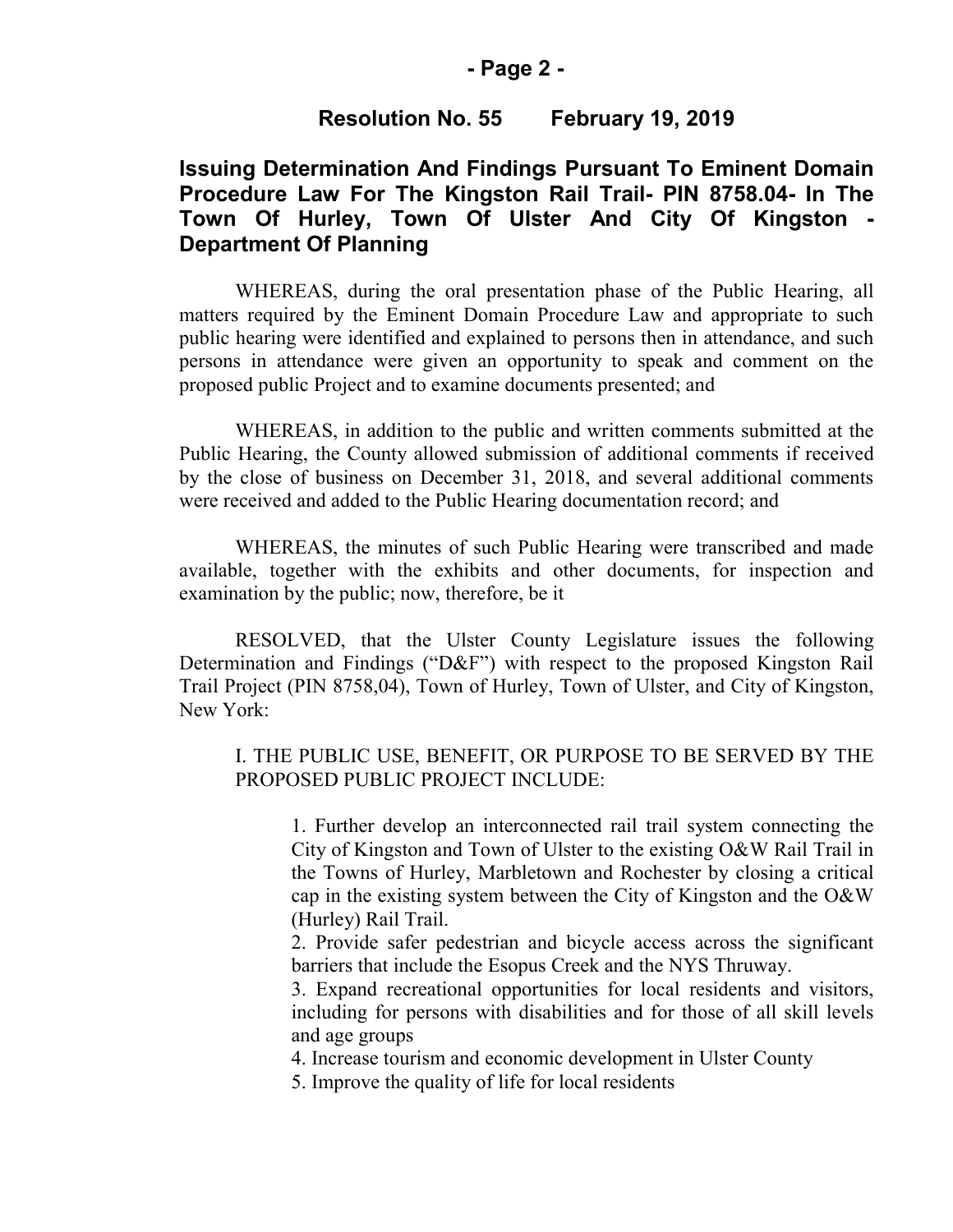### **- Page 3 -**

# **Resolution No. 55 February 19, 2019**

**Issuing Determination And Findings Pursuant To Eminent Domain Procedure Law For The Kingston Rail Trail- PIN 8758.04- In The Town Of Hurley, Town Of Ulster And City Of Kingston - Department Of Planning**

II. THE APPROXIMATE LOCATION FOR THE PROPOSED PUBLIC PROJECT AND THE REASONS FOR SELECTION OF THAT LOCATION:

The proposed public Project is located in the Town of Hurley, Town of Ulster and City of Kingston extending from the existing O&W (Hurley) Rail Trail along U.S. Route 209 eastward to Washington Avenue in the City of Kingston following the general alignment of the abandoned Ontario & Western "O&W" Railway right-of-way.

The alternative for "Reconstruction- Utilizing O&W Railroad Corridor terminating at Washington Avenue" (Alternative B, Option B-1) is considered the "Preferred Alternative." The alternatives considered for the proposed public Project are as follows:

Alternative A: The No Build "Null" Alternative proposes no action. This alternative does not address any of the Project public purposes. This alternative was retained only as a baseline for comparison to the preferred alternative and does not meet the public purposes of the Project.

Alternative B (Option B-1): The "Reconstruction- Dedicated Multi-Use Trail along O&W Railroad Corridor" Alternative would construct the Multi-Use Trail along the abandoned Ontario & Western ("O&W") Railway corridor for 1.8 miles from the existing O&W (Hurley) Rail Trail along US Route 209, through the exiting I-87 underpass, to Washington Avenue (State Bicycle Route 28) in Kingston. This alternative maximizes the use of the abandoned and unimproved O&W Railroad right-of-way, has logical access points and links, is not overly complicated from an engineering and construction perspective, is the most direct route from the City of Kingston to the exiting Hurley Rail Trail, and considers local land use plans and projects. This alternative best satisfies the project objectives and is considered the Preferred Alternative.

Alternative B (Option B-2): The "Reconstruction- Dedicated Multi-Use Trail along U&D Railroad Corridor" Alternative would construct the Multi-Use Trail starting at the existing O&W (Hurley) Rail Trail along US Route 209, crossing the Esopus Creek via a new pedestrian bridge adjacent to the existing bridge structure, and extending north approximately 0.77 miles along the east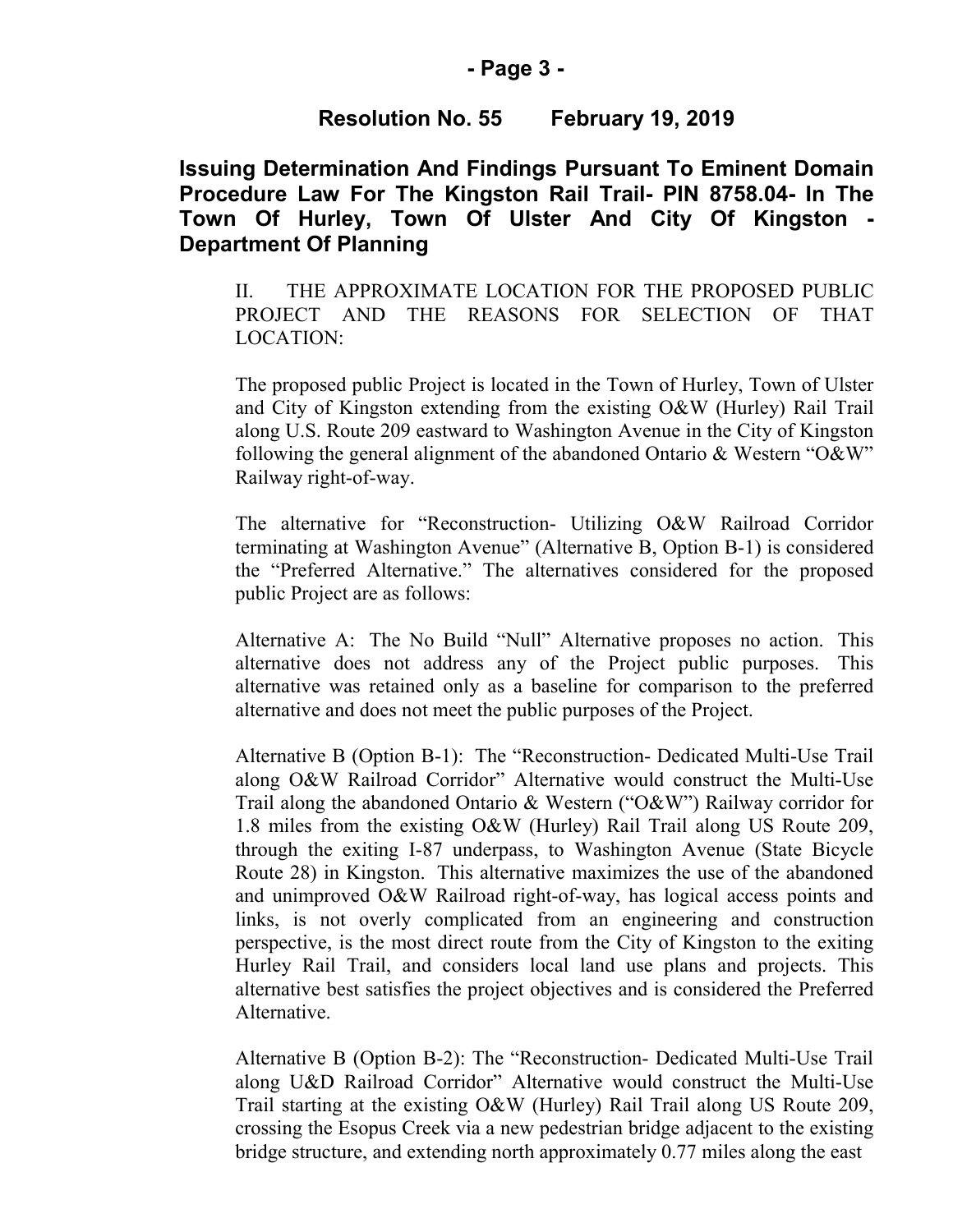### **- Page 4 -**

### **Resolution No. 55 February 19, 2019**

# **Issuing Determination And Findings Pursuant To Eminent Domain Procedure Law For The Kingston Rail Trail- PIN 8758.04- In The Town Of Hurley, Town Of Ulster And City Of Kingston - Department Of Planning**

side of US Route 209 to the intersection of the County-owned Ulster & Delaware ("U&D") Railroad corridor. The trail would then extend approximately 1.0 mile eastward along the U&D corridor to Washington Avenue. This alternative was not considered feasible as it increases exposure of trail users to the traffic along the highway, requires the construction of two (2) new bridge structures crossing the Esopus Creek, creates a more indirect route to the City of Kingston, and is in conflict with the operation of tourism railroad operations on the U&D corridor in this area. The alternative was deemed as not meeting the public purposes of the Project.

### III.THE GENERAL EFFECT OF THE PROPOSED PUBLIC PROJECT ON THE ENVIRONMENT AND RESIDENTS OF THE LOCALITY:

State Environmental Quality Review Act Classification: The Project as proposed is classified as an Unlisted Action per 6NYCRR Part 617, Subpart 4(b)(6) of Title 6 of the Implementing Regulations of the Official Codes, Rules, and Regulations of New York State ("SEQRA"). The County of Ulster conducted uncoordinated review as permitted under SEQRA. After review of the Environmental Assessment and Draft Design Report prepared by the County's consultants, the County Legislature pursuant to Resolution No. 168 of March 15, 2016, issued a determination of non-significance ("Negative Declaration") in accordance with SEQRA, identifying the Project as one that will not have a significant adverse effect on the environment.

National Environmental Policy Act ("NEPA"): The project is a C-List Categorical Exclusion under NEPA. Pedestrian facility projects are actions listed under the C list in 23 CFR 771.117 (c). The federal Environmental Approval Worksheet was completed for the project. The NYSDOT/FHWA acted as the lead agency for the final environmental determination under provisions of NEPA concurrence, which was made on April 3, 2018.

The proposed Project has been designed to minimize environmental impacts to the greatest extent possible and maximize positive impacts on the local community. The proposed Project will have no adverse effect on the residents of the locality, cultural resources, or the environment.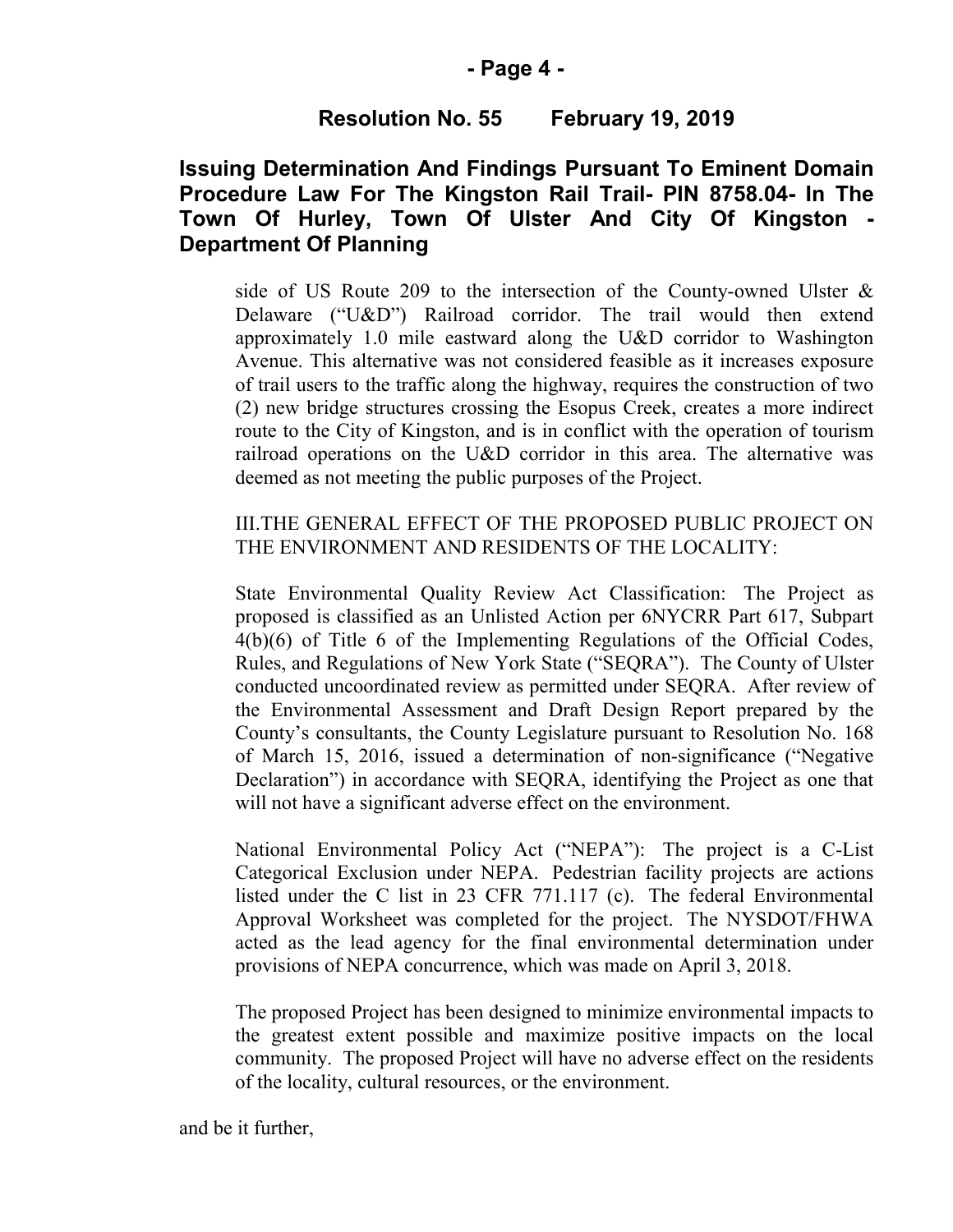#### **- Page 5 -**

### **Resolution No. 55 February 19, 2019**

# **Issuing Determination And Findings Pursuant To Eminent Domain Procedure Law For The Kingston Rail Trail- PIN 8758.04- In The Town Of Hurley, Town Of Ulster And City Of Kingston - Department Of Planning**

RESOLVED, that pursuant to Section 204(C) of the Eminent Domain Procedure Law, the County of Ulster shall cause a notice of a brief synopsis of the Determination and Findings ("D&F") to be served, personally or by certified mail, return receipt requested, on each assessment record billing owner, and pursuant to Section 204 (A) of the EDPL shall publish a brief synopsis of such D&F in at least two successive issues of an official newspaper if there is one designated in the locality where the project will be situated and in at least two successive issues of a newspaper of general circulation in such locality,

and move its adoption.

#### ADOPTED BY THE FOLLOWING VOTE:

AYES: 18 NOES: 2 (Noes: Legislators Donaldson and Joseph Maloney) (Absent: Legislators Maio, James Maloney, and Rodriguez)

Passed Committee: Economic Development, Tourism, Housing, Planning and Transit on February 5, 2019

Defeated in Committee: Ways and Means on February 13, 2019

FINANCIAL IMPACT: NONE

Legislator Heppner motioned, seconded by Legislator Ronk, to Suspend the Rules of Order to consider Resolution No. 55.

MOTION ADOPTED BY THE FOLLOWING VOTE:

AYES: 18 NOES: 2 (Noes: Legislators Donaldson and Joseph Maloney) (Absent: Legislators Maio, James Maloney, and Rodriguez)